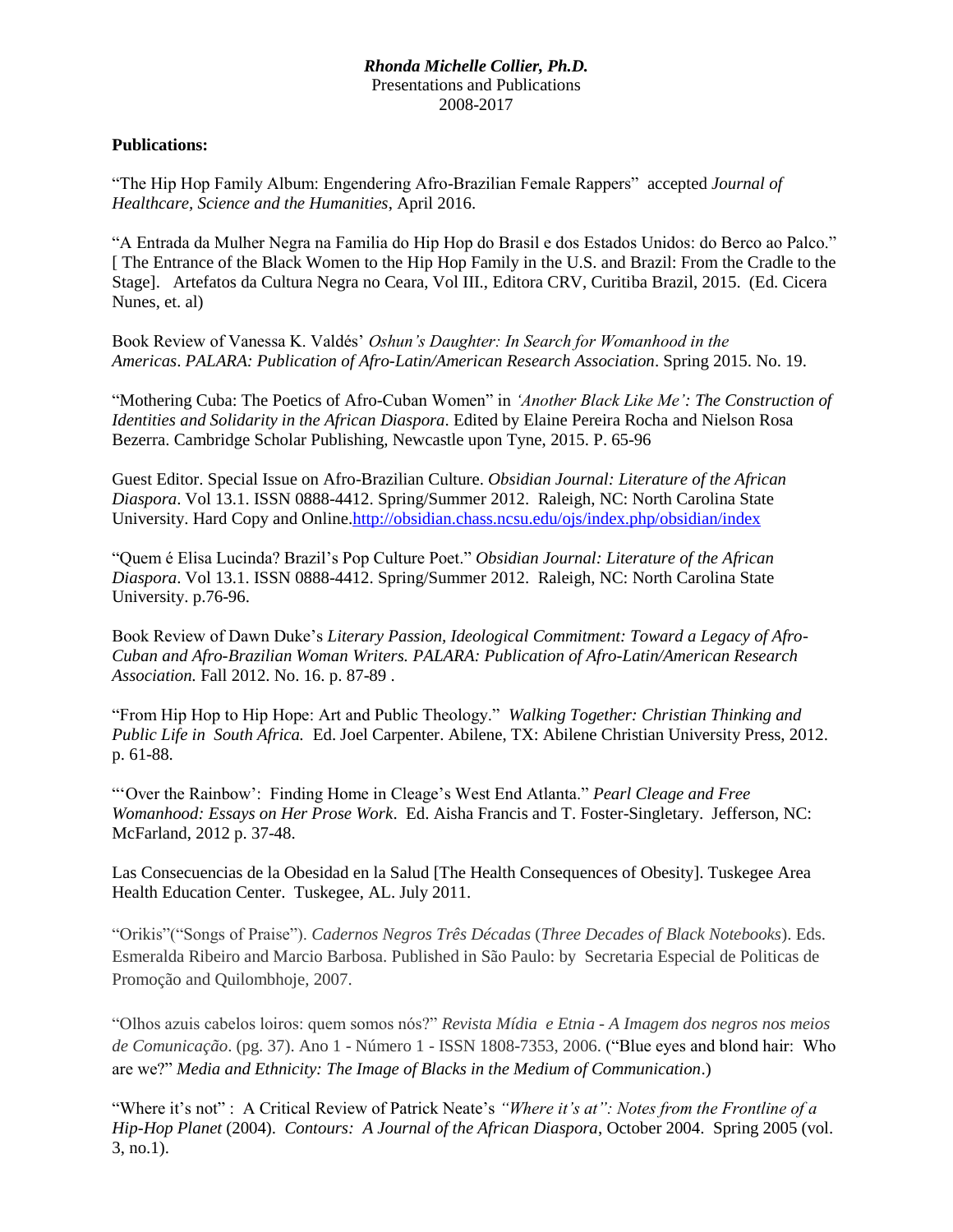"Review of Daryle Williams' *Culture Wars in Brazil: The First Vargas Regime 1930-45*" *Estudios Interdisciplinarios de América Latina y el Caribe*. July – December 2002, Volume 13, No. 2. pp. 209- 212. Also online: website: http://www.tau.ac.il/eial/XIII\_2/collier.html.

"A Conversation with Elisa Lucinda," *Revista LActitud*, Vol. II, No. 1 (01/01-31/03/2002), ISSN 1519- 7867, website: [www.anonimoslatinos.org/No7/atip07i.htm.](http://www.anonimoslatinos.org/No7/atip07i.htm)

Book Cover, *Cadernos Negros*, Volume 24, published by Quilombhoje, São Paulo, Brazil, December 7, 2001.

## **Papers Presented:**

"Xavier Naidoo and Double Consciousness: Introducing Afro-German Hip Hop to the American Literature Classroom" 76<sup>th</sup> Annual Conference of the College Language Association. Texas Southern University. April 8, 2016.

"Oum, Soultana, and Evaa: Representations of Blackness in Moroccan Hip Hop and 'Soul'" 75<sup>th</sup> Annual Conference of the College Language Association. Southern Methodist University. April 6, 2015.

"Caribbean Roots of Hip Hop: Poetics of Relation in U.S. Rap Music." 74<sup>th</sup> Annual Conference of the College Language Association. Tulane University. March 29, 2014.

"The Hip Hop Family Album: Engendering Afro-Brazilian Female Rappers." Visual Representation of Scholarly Work. South Atlantic Modern Language Association. Atlanta Marriott Buckhead Hotel and Conference Center. November 8, 2013.

"Twenty-First Century "Do-Nothingism": The New 'We'." The 65<sup>th</sup> Annual Conference of the Association of College English Teachers. Samford University. March 9, 2013. Birmingham, AL.

"From José Martí to Booker T: Lifting the Veil of Ignorance." In conjunction with Vanderbilt Center for Latin American Studies film screening of *Maestra*, director Catherine Murphy. Tuskegee University. February 23, 2013. Tuskegee, AL.

'We Wear the Mask:' Unveiling Afro-Latin American Culture Using Images from *Favela Rising*" 128th Modern Language Association Annual Convention. January 6, 2013. Boston, MA.

"Cultural Competency: Bridging the Gap Between Academic and Community Partners." Health Disparities Symposium. Tuskegee University. April 12, 2012. Tuskegee, AL.

"From the South America to the South of America: What Our Teachers Can Learn from *Favela Rising*?" Tuskegee University, February 25, 2012. Tuskegee, AL.

"Cultural Competencies." Eight Annual Diabetes Conference: A Community. Tuskegee Area Health Education Center, Inc and Central Alabama Veterans Health Care Systems. June 24, 2012. Tuskegee, AL

"Beyond the Silence." International Symposium Honoring Afro-Cuban Writer Georgina Herrera. University of Missouri, Columbia. April 29, 2011. Columbia, MO.

"'Over the Rainbow': Finding Home in Cleage's West End Atlanta." College Language Association. March 29, 2012. Atlanta, GA.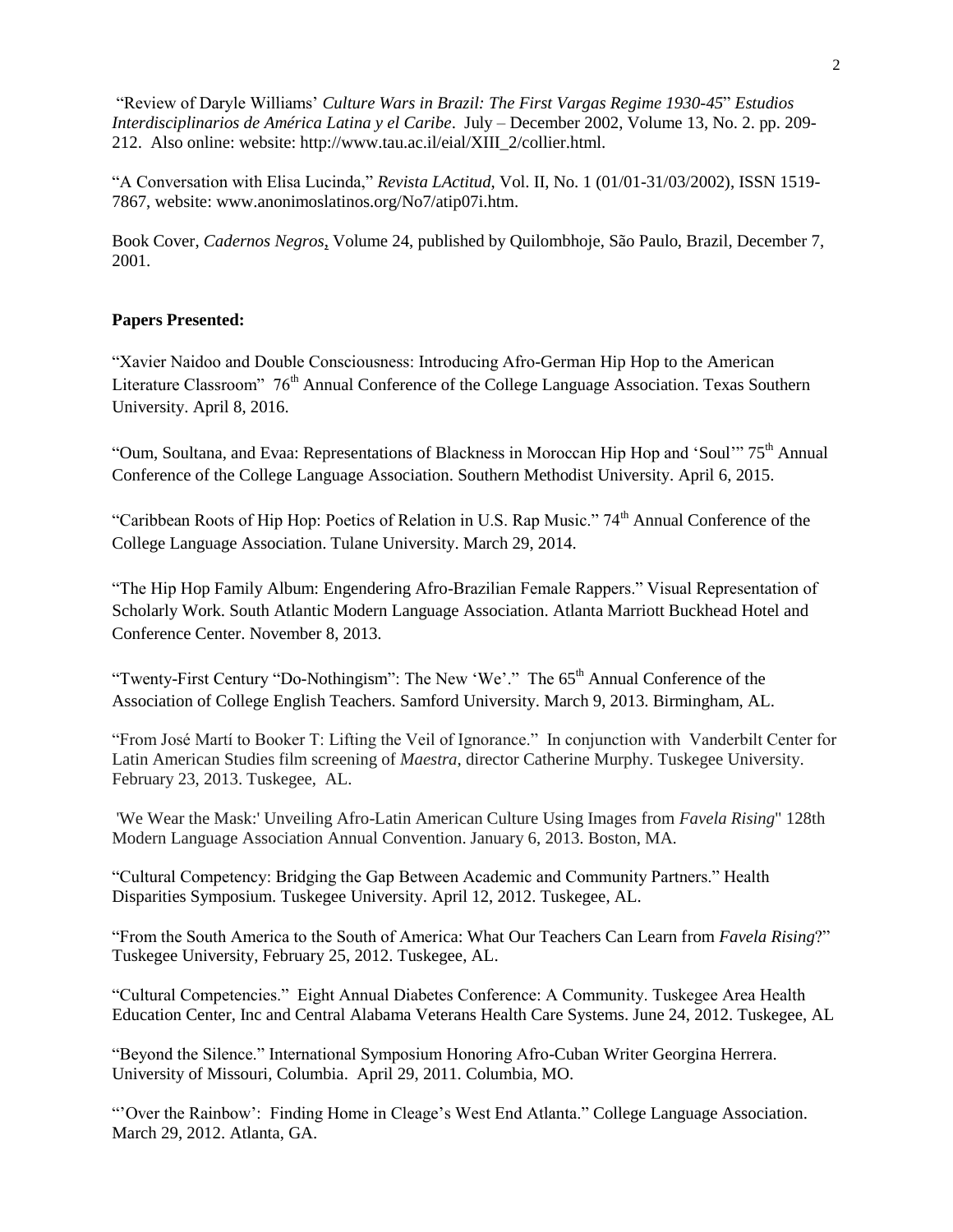"Anger and A 'Man': Prophetic Narrative in Zora Neale Hurston's *Jonah's Gourd Vine.*" College Language Association. April 7, 2011. Spartanburg, SC.

"Women and Words: Rewriting the Nation with Voices of Afro-Cuban, Afro-Brazilian and African American Women." 2011 Women's History Month Celebration. Bioethics Auditorium. Tuskegee University. March 23, 2011.

"Public Theology: The South African Experience." Abilene Christian University. February 18, 2010.

"Kuwait in Africa: A Christian Response to Equatorial Guinea." Abilene Christian University. November 19, 2008.

"Freedom Narratives: The Blue Lyrics of Frederick Douglass, W.E.B. DuBois, Bessie Smith and Nina Simone." 78<sup>th</sup> College Language Association. April 10, 2008. Charleston, SC.

Def Jam Poets Panel Discussion. "Christianity and Hip Hop." Abilene Christian University. March 28, 2008.

### **Invited Lectures:**

Universidade Regional do Cariri-Urca, Centro de Educação. " The Music and Culture of Hip Hop: The Representation of Black Women in the USA and Brazil." (Delivered in Portuguese). Crato, Creará, Brazil. September 3, 2014.

"Cultural Competence Education." Lecture and Breakout Facilitator. Community Call to Action: Health Equity, Education and Empowerment. 3rd Annual Health Disparities Symposium. Greenwood Missionary Baptist Church. Tuskegee, AL. April 10, 2014.

"Science and Spirituality: Conflict or Compromise?." Moderator. Ethics and Social Justice: Public Health Ethics Intensive Course. Kellogg Auditorium. Tuskegee, AL. April 1, 2014.

Guest Speaker. I Encontro Hip Hop Mulher (First Conference Hip Hop and Women). São Paulo, Brazil. July 25-26, 2009.

ACU Honor's College Guest Lecturer, "Hip Hop and Christianity." Adams Center. March 19, 2009.

"Listening, Learning and Living the Legacy." Keynote Speaker. Martin Luther King, Jr. Community Celebration. Hope College, Holland, MI. January 21, 2008.

#### **Performances:**

*"My Big Fat Black Wedding"-* Understanding the significance of the economics impact of health disparities through home remedies versus preventative healthcare (i.e. diabetes, obesity, A.I.D.S., and breast cancer). Providing audiences with health information regarding minority and undeserved populations. Executive Director, Producer and Creator. Theatrical Performance. Second Annual Health Disparities Symposium. April 12, 2013.

*"Zora Neale Hurston."* Living History Project and Interpretation. Tuskegee Human and Civil Rights Multicultural Center. July- August 2012.

*"For People of Color: When Survival is a Must"-* Understanding the significance of the health disparities through the colors of the ribbons (i.e. red/A.I.D.S., and pink/breast cancer). Providing audiences with